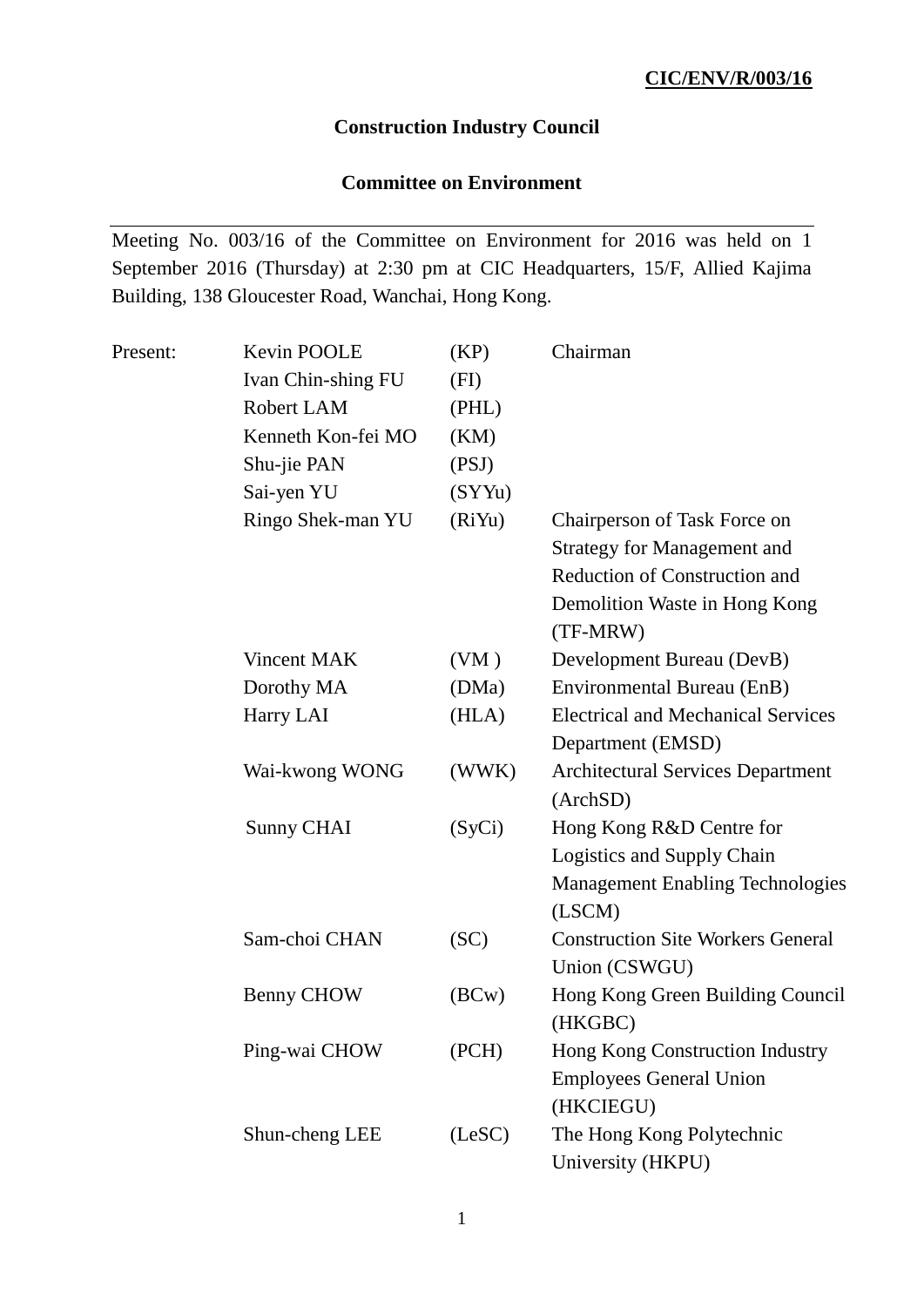|                           | Cheuk-pui LO             | (CPL)  | Hong Kong General Building<br><b>Contractors Association (HKGBCA)</b>        |
|---------------------------|--------------------------|--------|------------------------------------------------------------------------------|
|                           | Ka-lung CHAN             | (KLCn) | Hong Kong Federation of Electrical<br>and Mechanical Contractors<br>(HKFEMC) |
| In Attendance: Edwina LIM |                          | (EaLm) | Hong Kong Housing Authority<br>(HKHA)                                        |
|                           | <b>Clarice YU</b>        | (YPM)  | <b>Buildings Department (BD)</b>                                             |
|                           | Christopher TO           | (CT)   | <b>Executive Director</b>                                                    |
|                           | Angela YUEN              | (AaY)  | Senior Manager – Council Services                                            |
|                           | <b>Sally LEUNG</b>       | (SYLg) | Manager – Council Services                                                   |
|                           | Penny LAU                | (PeL)  | Manager - Management Support                                                 |
|                           | <b>James WONG</b>        | (JsW)  | Assistant Manager - Research &<br>Development                                |
| Presenter:                | C S POON                 | (PCS)  | PolyU Technology and Consultancy<br>Co. Limited (PolyU)                      |
|                           | Min-jung MAING           | (MMJ)  | The University of Hong Kong<br>(HKU)                                         |
|                           | <b>TT CHOW</b>           | (CTT)  | City University of Hong Kong<br>(CityU)                                      |
|                           | <b>CKLEE</b>             | (LCK)  | City University of Hong Kong<br>(CityU)                                      |
| Apologies:                | Reuben CHU               | (RCU)  |                                                                              |
|                           | <b>Christopher LEUNG</b> | (KYL)  |                                                                              |
|                           | <b>Ada FUNG</b>          | (AF)   | for Permanent Secretary for<br>Transport and Housing (Housing)               |
|                           | Siu-wai HUI              | (SWH)  | Director of Buildings                                                        |
|                           | Stephen LAI              | (SLI)  |                                                                              |
|                           | <b>Christopher LEUNG</b> | (KYL)  |                                                                              |
|                           | Thomas Shiu-tong NG      | (TN)   | The University of Hong Kong<br>(HKU)                                         |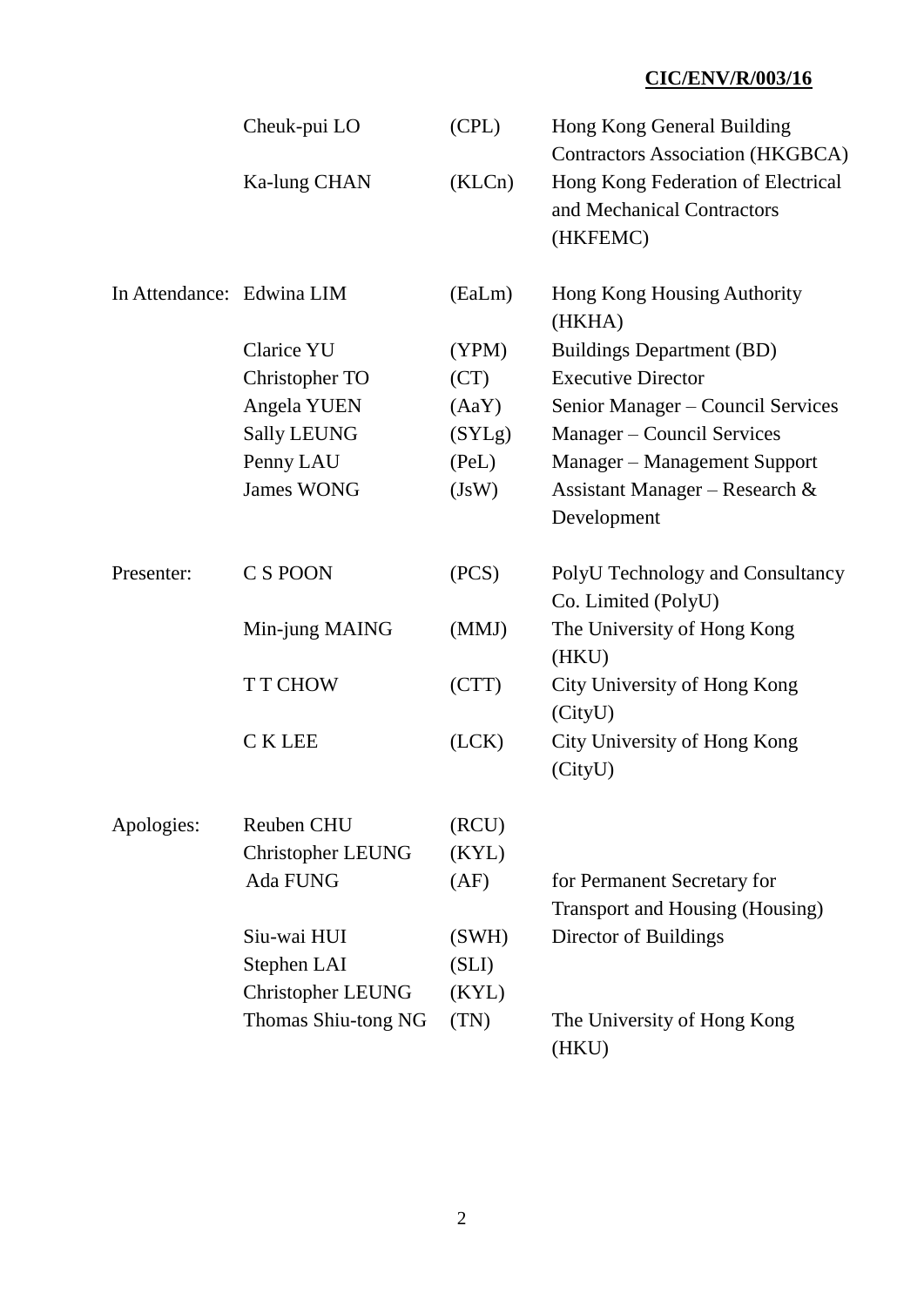#### **PROGRESS REPORT**

**Action**

New Co-opted Members were introduced at the beginning of the meeting.

*(See items 3.4 & 3.5 which were reported before items 3.1 to 3.3)*

# 3.1 **Confirmation of the Progress Report of the Com-ENV Meeting No. 002/16 held on 16 June 2016**

Members took note of and confirmed the Progress Report CIC/ENV/R/002/16 of the last Com-ENV meeting held on Thursday, 16 June 2016.

#### 3.2 **Matters Arising from the Previous Meeting**

SYLg updated Members on the following 3 matters:

Agenda item 2.2 DevB informed CIC on 25 August 2016 that Mrs. Dorothy MA (DMa) from the Environment Bureau (EnB) would attend the Com-ENV meetings as a Co-opted Member. The appointment letter as Co-opted Member of Com-ENV was passed to DMa on 1 September 2016.

> The Environmental Protection Development (EPD) shall send representatives to attend Com-ENV meetings when appropriate.

> The Construction Site Workers General Union (CSWGU) had appointed Mr. CHAN Sam-choi (SC) to replace Mr. KWAN Kwok-wing (KnKW) as Co-opted Member of Com-ENV.

Agenda item 2.8 Regarding the list of possible studies or projects in response to the recommendations from the Mckinsey Interim Report, it was reported under Agenda item 3.10.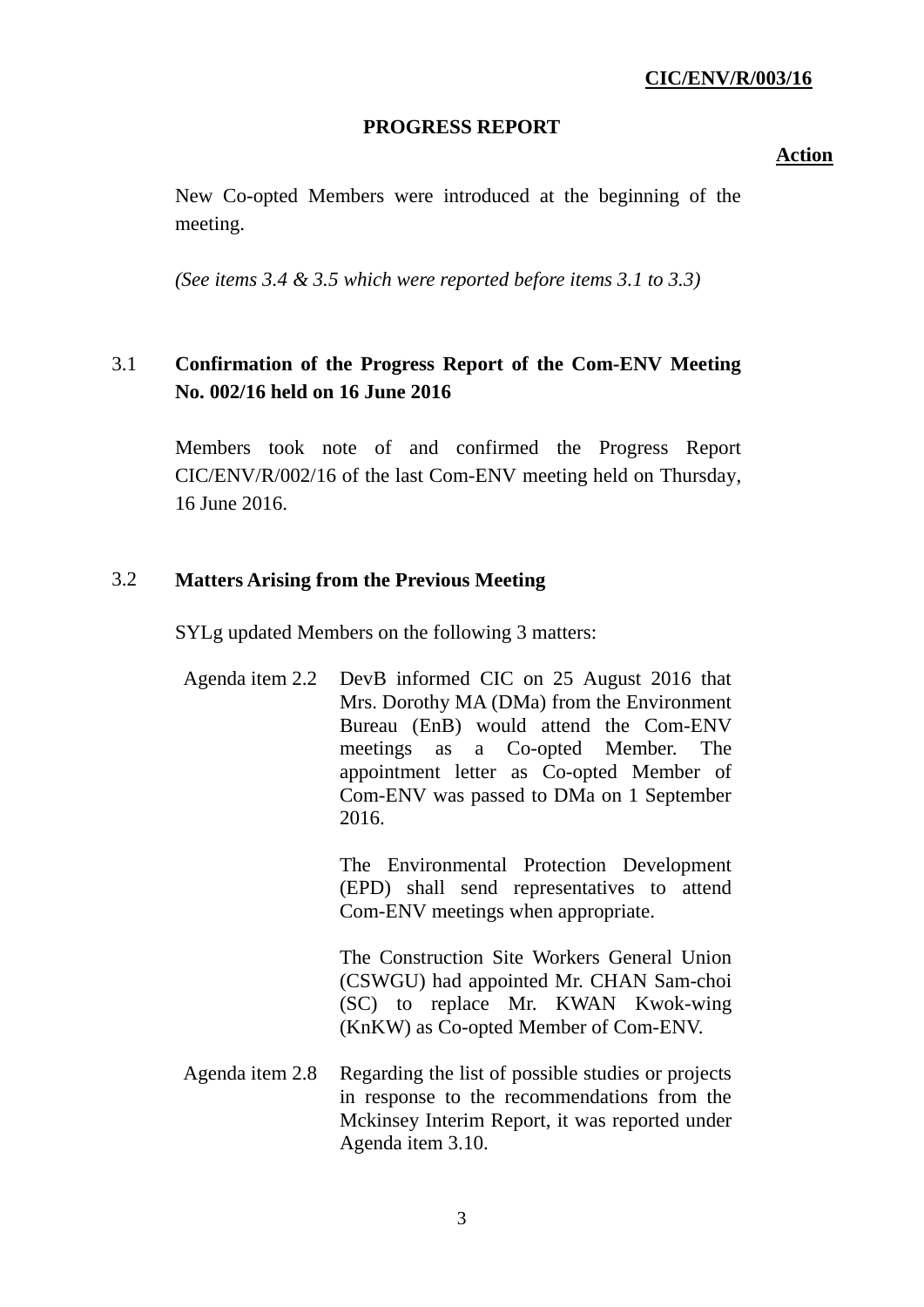### **Action**

Agenda item 2.9 Regarding the projects update (relevant to CIC) from the Hong Kong Green Building Council (HKGBC), it was reported under Agenda item 3.11.

# 3.3 **Progress update on the Provision of Consultancy Services for the Survey on the Potential Utilisation of Prefabrication Yard in Hong Kong**

SYLg briefed Members on the paper CIC/ENV/P/013/16 regarding the "Progress update on the Provision of Consultancy Services for the Survey on the Potential Utilisation of Prefabrication Yard in Hong Kong".

The questionnaire was amended to include questions related to BEAM Plus after the Com-ENV Meeting No. 002-16 held on 16 June 2016. The invitation letter and questionnaire were sent out to industry stakeholders in batches between late July and early August 2016. Collection of data and interviewing experts should commence in August and September 2016. Analysis of the data will then be carried out and the initial survey results will be promulgated by October 2016. It is targeted to present the initial survey results for discussion and endorsement, if appropriate, in the next committee meeting.

As of 25 August 2016, there were 197 questionnaires returned. Members took note of the progress update on the Provision of Consultancy Services for the Survey on the Potential Utilisation of Prefabrication Yard in Hong Kong and were delighted to hear about the good response.

# 3.4 **Progress update of the Task Force on Strategy for Management and Reduction of Construction & Demolition (C&D) Waste in Hong Kong and its Consultancy Services**

RiYu briefed Members on the paper CIC/ENV/P/014/16 regarding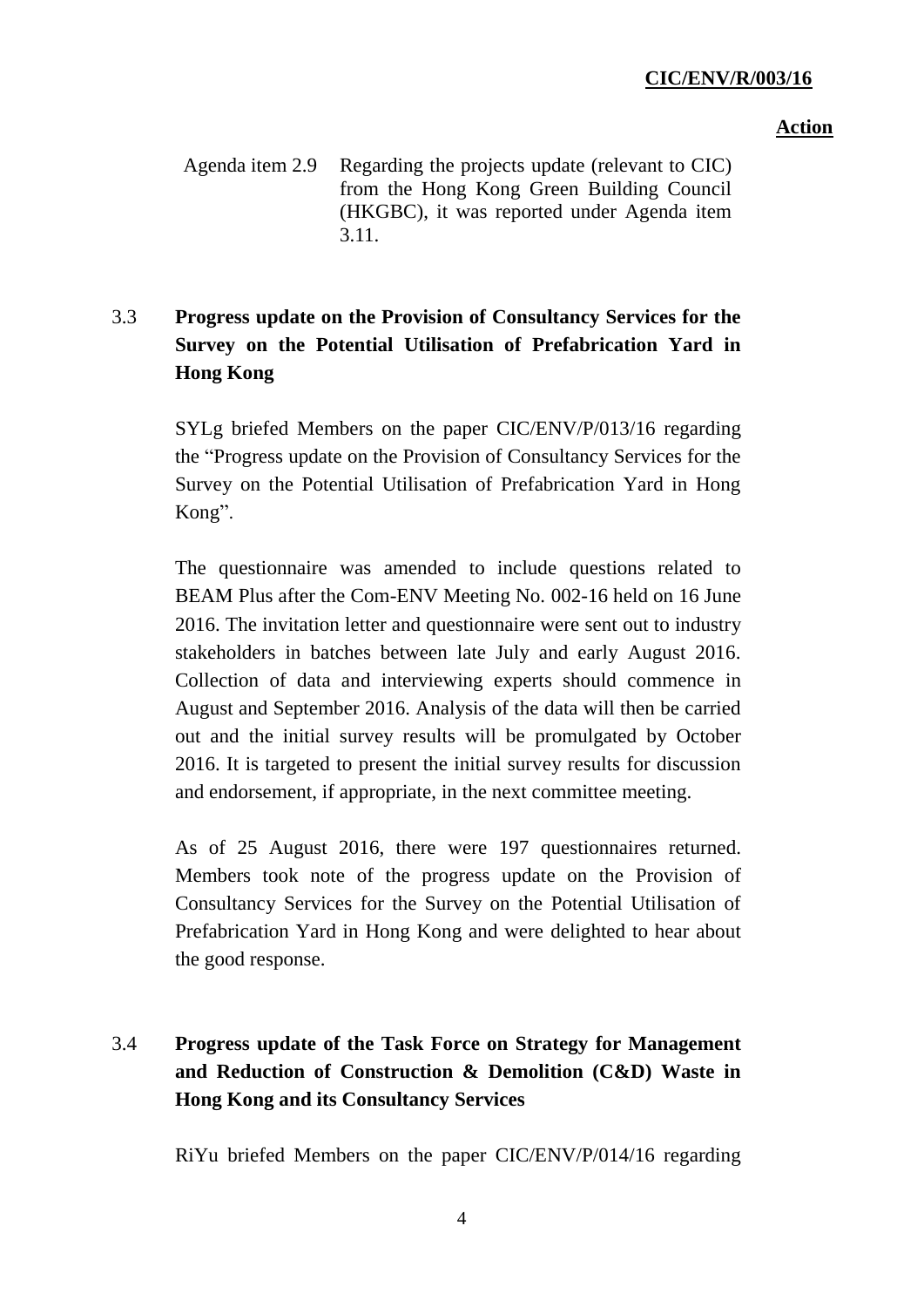### **Action**

the "Progress update of the Task Force on Strategy for Management and Reduction of Construction & Demolition (C&D) Waste in Hong Kong and its Consultancy Services".

Meeting No. 001-16 of the Task Force on Strategy for Management and Reduction of Construction & Demolition (C&D) Waste in Hong Kong (TF-MRW) was held on 28 July 2016. PolyU Technology and Consultancy Co. Limited attended the meeting and updated Members of TF-MRW on the progress of the Consultancy Project. The proposed lists of focus group meetings and interviews were commented. A visit to the construction waste sorting site was arranged for Members of TF-MRW on 9 August 2016.

Members took note of the progress update of the Task Force on Strategy for Management and Reduction of C&D Waste in Hong Kong and its Consultancy Services.

# 3.5 **Progress update by PolyU Technology and Consultancy Co. Limited**

PCS from PolyU Technology and Consultancy Co. Limited attended the meeting and presented to Members of Com-ENV on the progress update of the Consultancy Services on the Strategy for Management and Reduction of Construction and Demolition (C&D) Waste in Hong Kong.

Members were briefed on the progress of the following tasks:

- a) Conduct literature review on overseas policies and measures for management and reduction of construction waste
- b) Conduct literature review on the current statutory and administrative measures for management and reduction of construction waste in Hong Kong
- c) Propose strategy and measures for management and reduction of construction waste
- d) Conduct feasibility study of on-site snapshot survey for the non-inert construction waste composition in Hong Kong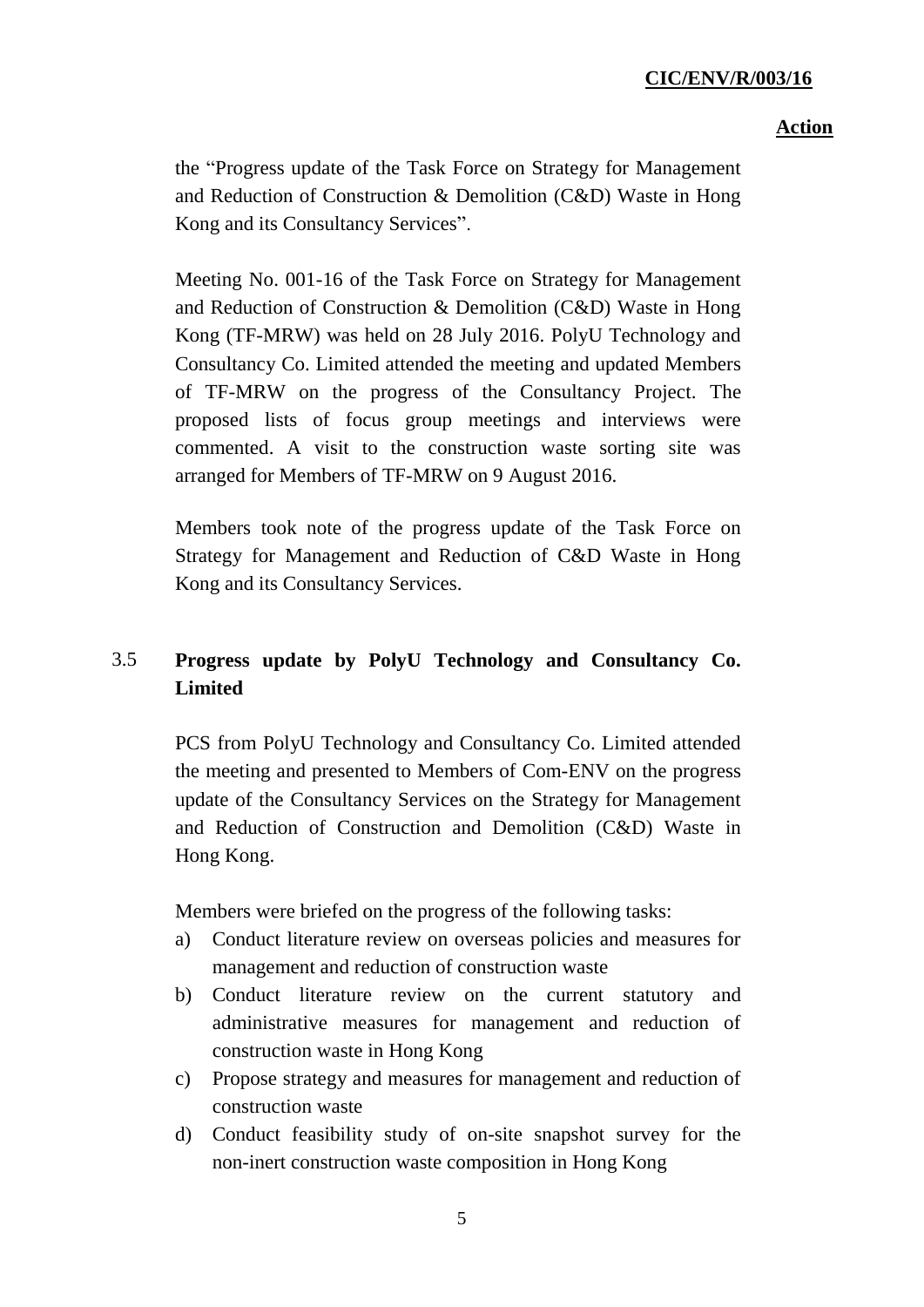### **Action**

- e) Propose an appropriate methodology (upstream or downstream approach) for the non-inert construction waste composition study
- f) Prepare a service specification for the suggested methodology

PolyU also presented the preliminary findings of the on-site snapshot survey on the waste composition analysis carried out at the Shek Mun Research Site of the PolyU. Construction wastes were collected from three residential building sites of different construction stages and were analysed from 29 July to 10 August 2016.

Members were informed on the 10 semi-structured interviews (completed as on 26 August 2016) and the focus group meetings (scheduled on the 15 and 22 September 2016).

The final report, which shall include recommendations and resources needed for the management and reduction of C&D waste in Hong Kong, is targeted to be completed by early 2017.

Members took note of the progress update of the Consultancy Services on the Strategy for Management and Reduction of Construction and Demolition Waste in Hong Kong.

*(PCS left the meeting at 3:10pm)*

# 3.6 **Amended Operation Framework of CIC Research Fund and Proposal of Research Agenda**

JsW briefed Members of Com-ENV on the paper CIC/ENV/P/015/16 regarding the "Amended Operation Framework of CIC Research Fund and Proposal of Research Agenda".

The amended operation framework of CIC research fund was approved by the CIC at its council meeting on 17 June 2016. CIC Secretariat will, whenever possible, streamline and expedite the operation process to ensure timely dissemination or implementation of the project outcomes.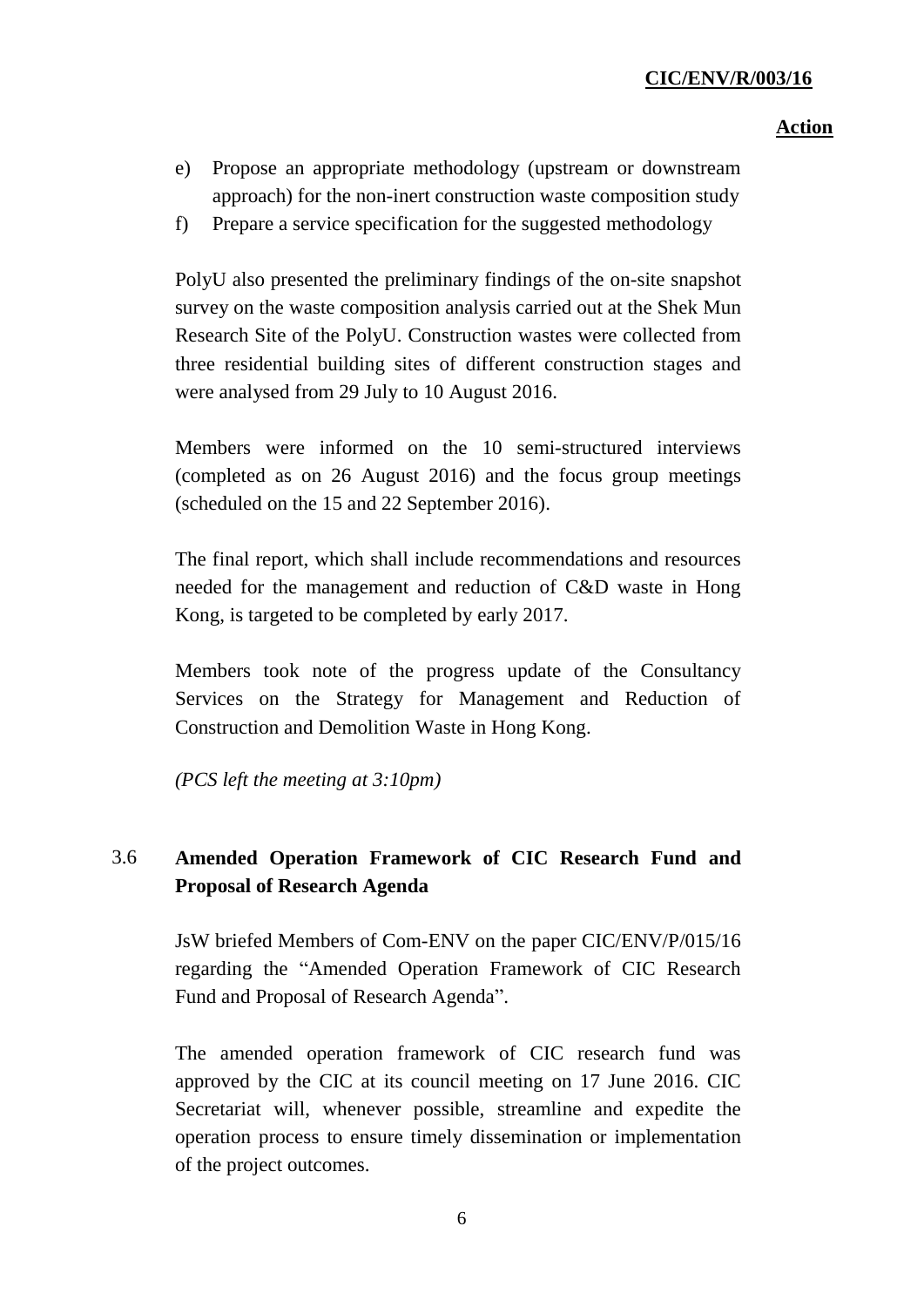### **Action**

The following research areas were proposed to enhance the environmental performance of the local construction industry for Members' discussion and endorsement:

- a) Construction and Demolition (C&D) Wastes
- b) Sustainable Materials and Design
- c) Energy Saving Measures for Existing Buildings
- d) Mitigation and Adaption of Climate Change
- e) Green Construction

After deliberations, it was suggested to include "Any other research areas and knowledge gaps" in the research agenda to cater for other innovative topics that do not fall into any of the aforementioned categories. CIC Secretariat was also reminded to strike a balance between the number of fundamental and application research projects. CIC Secretariat

Members were also informed that there are a total of 12 previously funded projects related to Environment and Sustainability. The CIC Secretariat and the Task Force on Research will prepare a list of deliverables and timeline for each of the project for discussion in the next committee meeting.  $CIC$ Secretariat

Members took note of the amended operation framework of CIC research fund and endorsed the proposed research agenda with the addition of the topic "Any other research areas and knowledge gaps".

#### 3.7 **Nomination for Task Force on Research**

JsW briefed Members on the paper CIC/ENV/P/016/16 regarding the "Nomination for Task Force on Research".

Members were briefed on the Membership and Terms of Reference (TOR) for the Task Force on Research. Each Committee will appoint one representative to represent their respective Committee in the Task Force.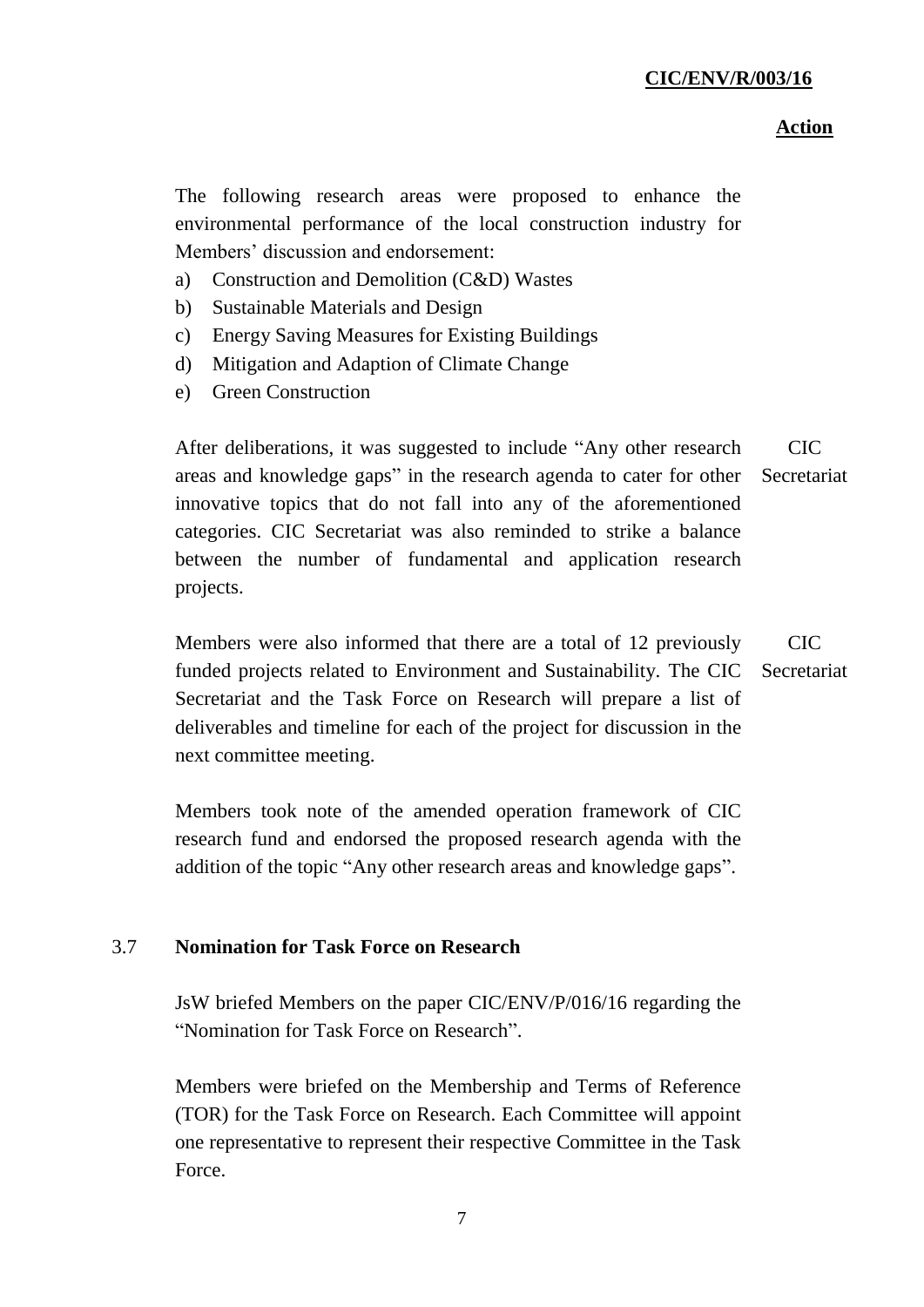## **Action**

After deliberations, Members agreed to nominate Mr. PAN Shu-jie (PSJ) to represent Com-ENV to review the research projects in the Task Force on Research.

*(MMJ joined the meeting at 3:45pm)*

## 3.8 **A Study of Impact of Building Envelope on Urban Outdoor Thermal Environment**

MMJ from HKU attended the meeting and introduced the research project on "A Study of Impact of Building Envelope on Urban Outdoor Thermal Environment" to Members of Com-ENV.

Members were briefed on the objectives, methodology, analysis and findings, recommendations and future applications, and further studies (next steps) of the study.

Members took note of the study and looked forward in the practical recommendations derived from the research findings in the next steps.

*(MMJ left the meeting at 4:15pm) (CTT & LCK joined the meeting at 4:15pm)*

# 3.9 **Retrofitting Existing Building (Energy Efficiency) – A Quantitative Approach**

CTT and LCK, from CityU attended the meeting and presented the findings on the research project "Retrofitting Existing Building (Energy Efficiency) – A Quantitative Approach" to Members of Com-ENV.

Members were briefed on the research objectives, membership of the steering committee, project deliverables, identified energy retrofitting technologies, progress of case studies, modes to disseminate the research outcomes, and difficulties encountered while conducting the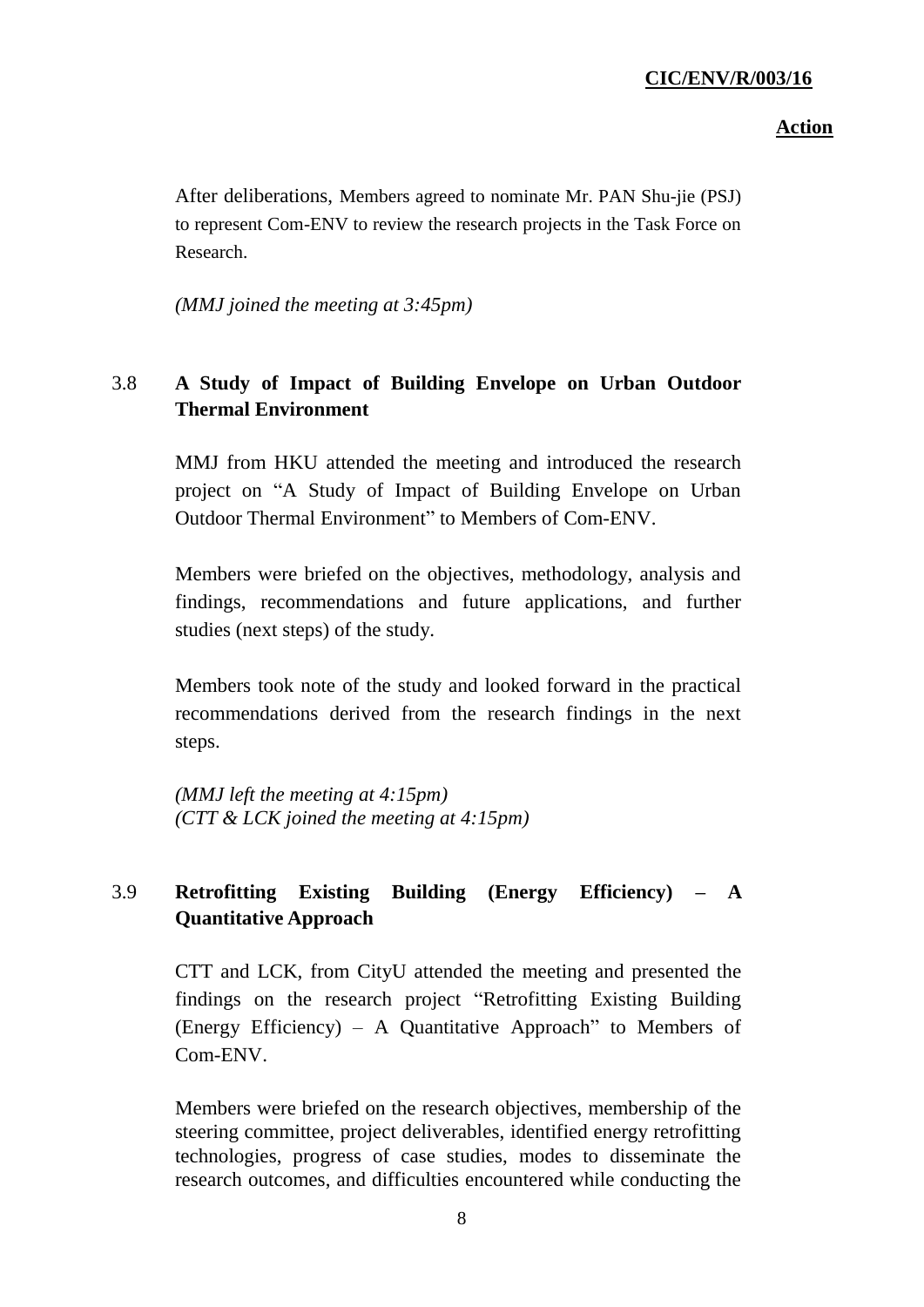## **Action**

project survey.

Members suggested CityU to submit an interim report indicating the research outcomes, recommendations, advantages and disadvantages, costs involved, etc. At the same time, Members suggested CityU to approach HKGBC for referrals if needed. CityU

*(CTT and LCK left the meeting at 4:35pm) (RiYu left the meeting at 4:37pm)*

#### 3.10 **Progress update of the Mckinsey Report follow up**

AaY briefed Members of Com-ENV on the paper CIC/ENV/P017/16 regarding "Progress update of the Mckinsey Report follow up".

A meeting was held with HKGBC on 3 August 2016. The discussion summary was appended in Annex A of the paper. HKGBC had identified most of the projects mentioned in the summary table as their existing or newly launched projects.

CIC Secretariat will align and arrange a common matrix with HKGBC on those projects with synergies. CIC Secretariat will also discuss some of the recommendations listed in the Mckinsey Report with EnB in due course.

 $CIC$ Secretariat

Members took note of the progress update of the Mckinsey Report follow up.

#### 3.11 **Update from HKGBC**

BCw briefed and updated Members of Com-ENV on the following HKGBC projects:

- a) HK G-PASS (HKGBC Green Product Accreditation and Standards)
- b) HK BESTOF (HKGBC Benchmarking and Energy Saving Tool – Office Buildings)

Members would like to obtain more information on the future roadmap of the operation schemes and how the assessment criteria would be updated or revamped as the technology is ever changing.

BCw